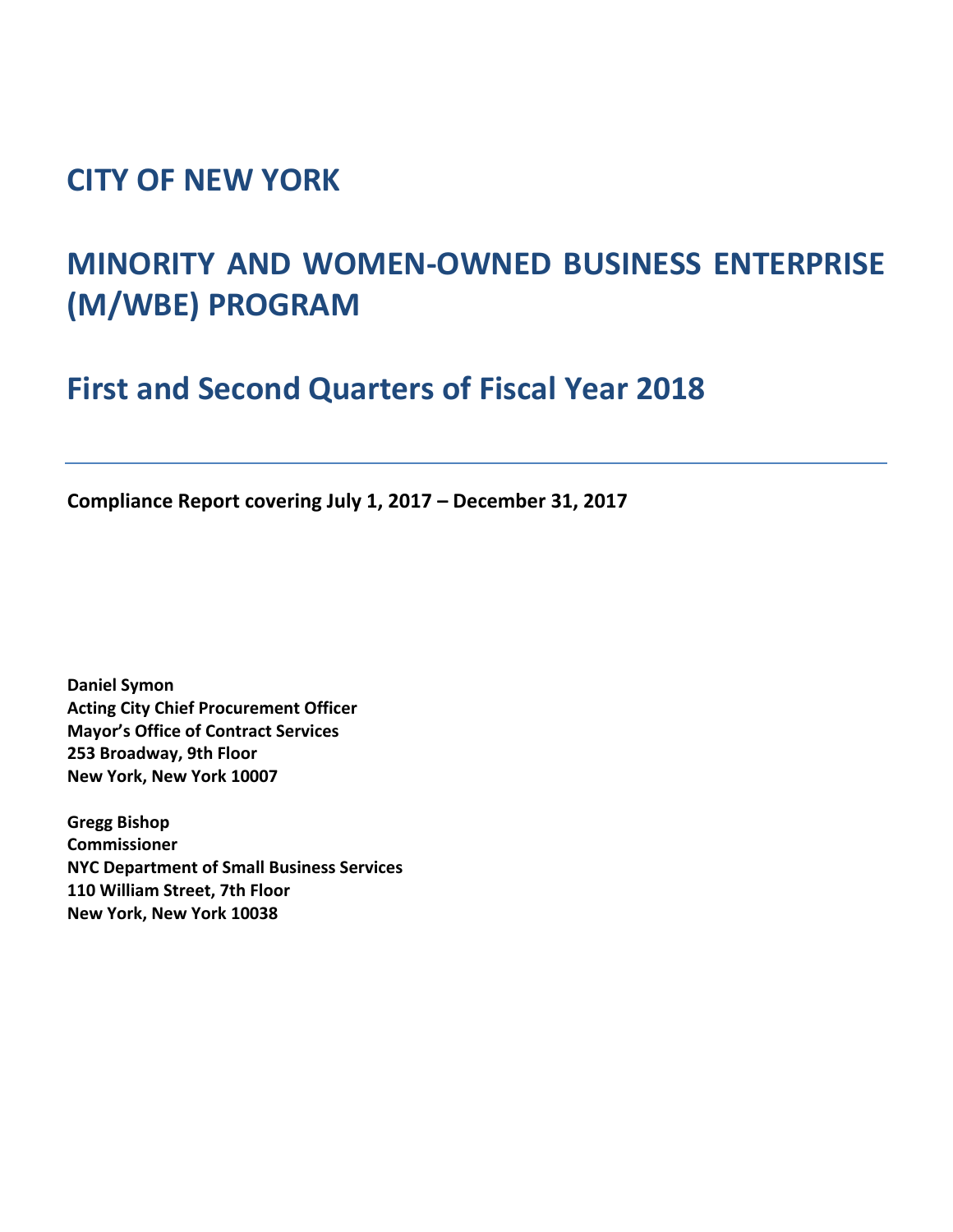### **Table of Contents**

| $\overline{3}$ |
|----------------|
| $\overline{3}$ |
| $\overline{4}$ |
| 5              |
| 6              |
| $\overline{7}$ |
| 9              |
| 10             |
| 10             |
| 10             |
| 13             |
| 14             |
| 14             |
| 15             |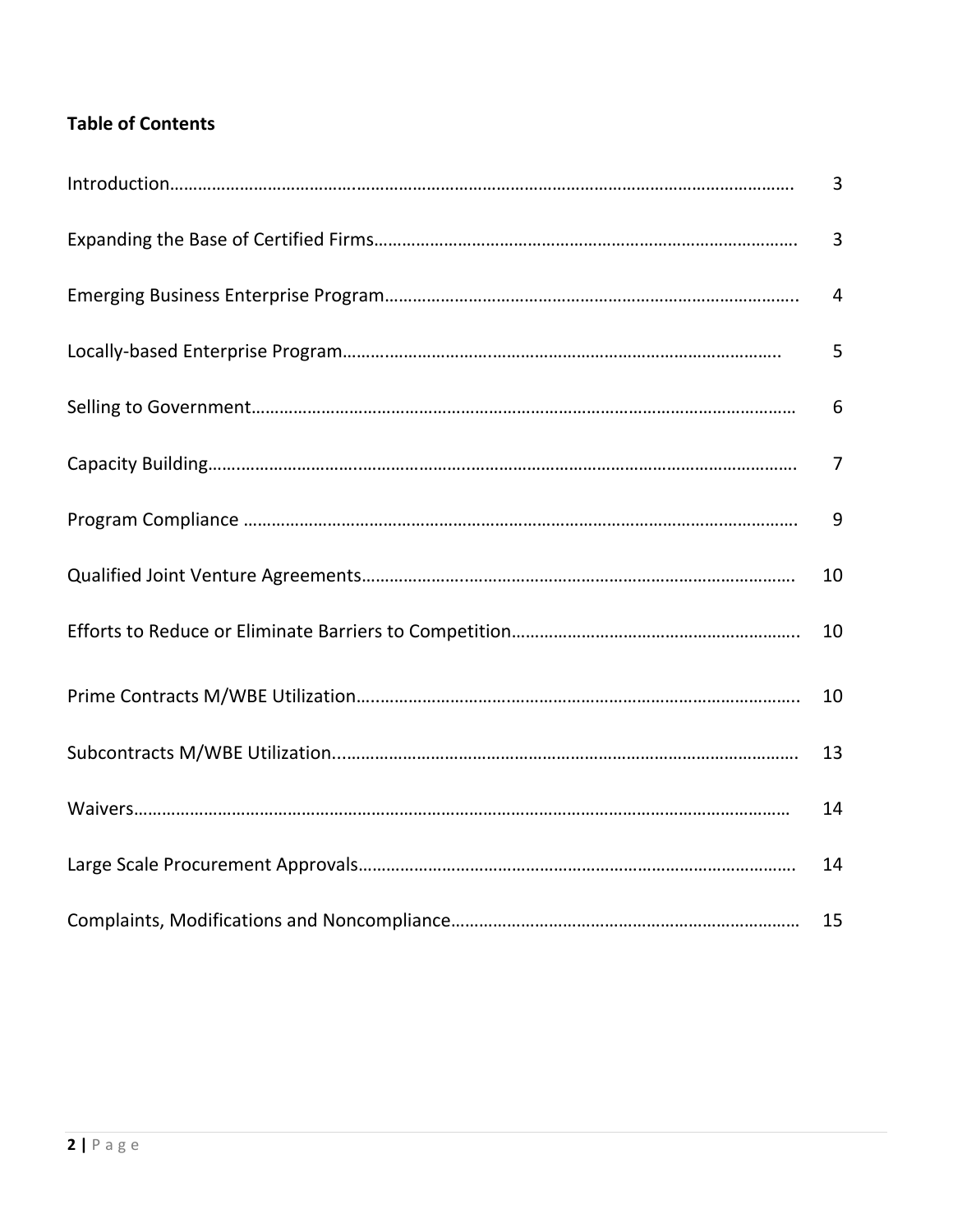#### **Introduction**

This report describes the City's efforts to ensure minority and women‐owned businesses have greater access to public contracting opportunities. The reporting period covers program accomplishments for the first and second quarters of Fiscal Year 2018 (July 1, 2017 – December 31, 2017). As per the New York City Administrative Code §6‐129(l)1, the report is jointly submitted by the Director of the Mayor's Office of Contract Services (MOCS), as City Chief Procurement Officer, and by the Commissioner of the Department of Small Business Services (SBS).

This report summarizes program activity, prime contract, and subcontract utilization data for City‐certified Minority and Women‐Owned Business Enterprises (M/WBEs) and Emerging Business Enterprises (EBEs), as well as additional data specified in Section 6-129 of the New York City Administrative Code. The report covers prime contracts that were registered and subcontracts approved in the first two quarters of FY 2018, including procurements that were solicited before LL 1 became effective and are subject to LL 129.<sup>1</sup> The City's M/WBE program is led by the Mayor's Office of M/WBEs and is administered in partnership with SBS and MOCS.

In addition to the requirement that the City find vendors responsible, State law also requires that most contracts be awarded to the lowest responsive bidder or the best proposer. SBS has worked aggressively to expand opportunities for minority and women‐owned firms by connecting them to a comprehensive range of programs that provide procurement technical assistance and capacity building support, as well as other resources to help them navigate and compete in the public procurement marketplace. During the first two quarters of FY 2018, M/WBEs were awarded nearly \$472 million in prime contracts subject to the M/WBE program and over \$79 million in eligible subcontracts. The City achieved a combined prime and subcontract utilization of 20%.

#### **Expanding the Base of Certified Firms**

SBS continues to increase the participation of M/WBE firms in City contracting by expanding its base of certified businesses. During the certification process, a company's ownership and management structure is thoroughly reviewed to ensure the applicant performs the key functions of the business. Minority and

 $1$  LL 1 amended the law that created the City's M/WBE program, LL 129 of 2005. The new law took effect on July 1, 2013.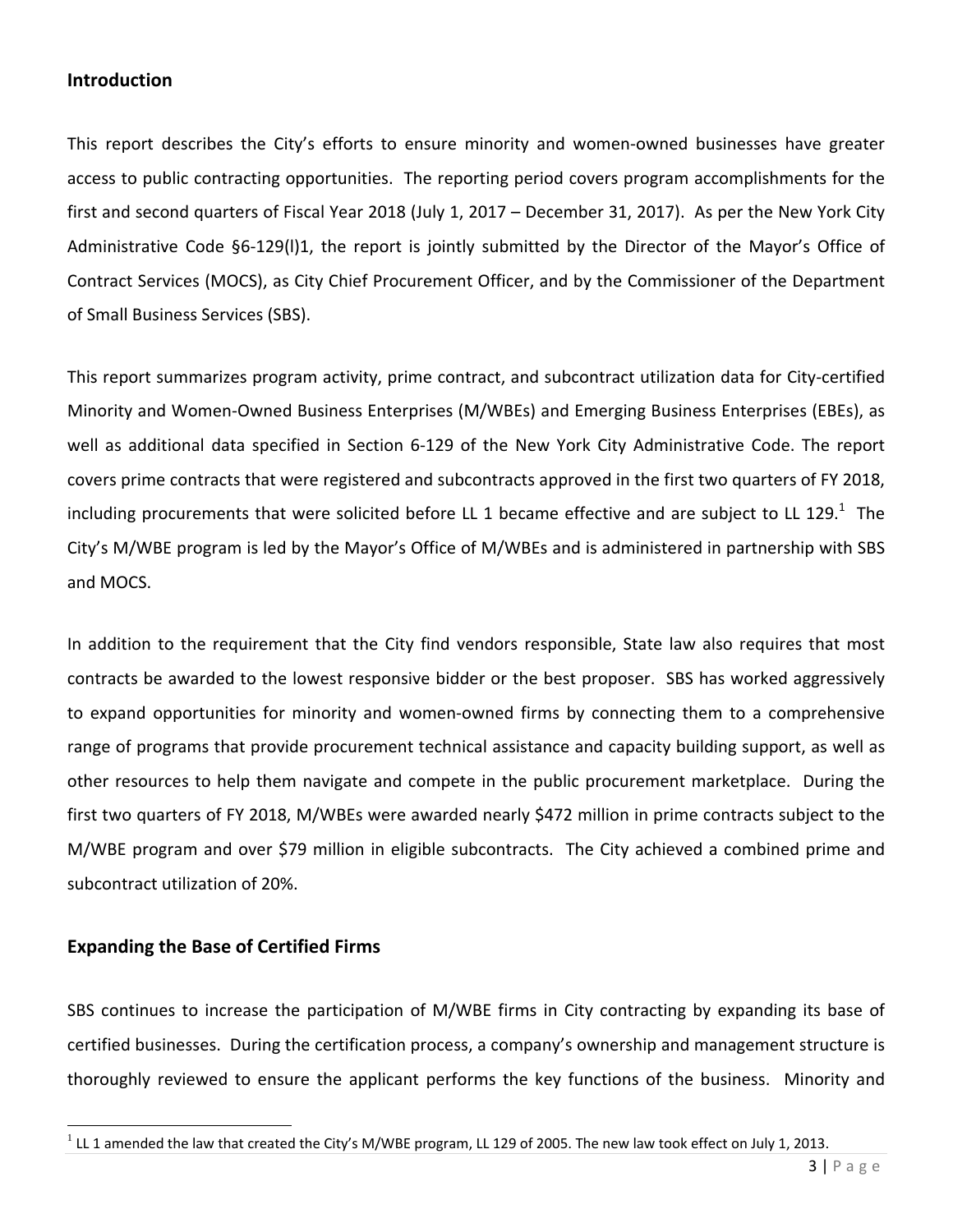women-owned firms who choose not to certify with the City are neither tracked nor measured in the City's performance reporting. The NYC Online Certification Portal (www.nyc.gov/certifyonline) allows M/WBE firms to certify and recertify online, check the status of applications, and update their business profiles to better promote themselves to buyers. In addition to the regular certification workshops, during the reporting period, SBS continued to hold one-on-one certification application review sessions. These sessions help ensure that firms submitted complete and quality application packages, reduced back and forth and delays, and increased the chances of obtaining certification. In the first two quarters of FY 2018, SBS conducted 16 certification workshops and application review sessions for 178 businesses.

Various community partners help extend the reach of SBS certification outreach efforts. Businesses receive assistance in applying for certification from these organizations, including the New York City Council‐funded community‐based groups that comprise the M/WBE Leadership Association, and the SBS network of Business Solutions Centers located throughout the five boroughs. This helps to ensure a higher quality application, making the submission and the certification review process easier and simpler. Between July 2017 and December 2017, SBS certified 599 new M/WBEs and recertified 241 M/WBEs, bringing the total number of City-certified companies to 5,494 as of December 31, 2017. Our community partners help support the business growth of M/WBEs with marketing workshops, networking events, and business development services. During the reporting period, SBS collaborated with local development corporations, trade associations, industry membership organizations, and local chambers of commerce on 101 events to spread the word about the benefits of certification and the range of capacity-building services available citywide to help businesses grow.

#### **Emerging Business Enterprise Program**

Local Law 12 of 2006 created the Emerging Business Enterprise ("EBE") program directed at expanding procurement opportunities to disadvantaged businesses. Although similar outreach approaches and capacity‐building initiatives were and continue to be undertaken by SBS to successfully implement the M/WBE and EBE programs (SBS often targets potential M/WBE and EBE groups simultaneously), the outcomes of such measures are quite different. Similar to the federal DBE program, eligibility for EBE certification under the City's program requires that applicants satisfy a two-prong test of economic disadvantage and social disadvantage. Where social disadvantage is presumed for M/WBEs and further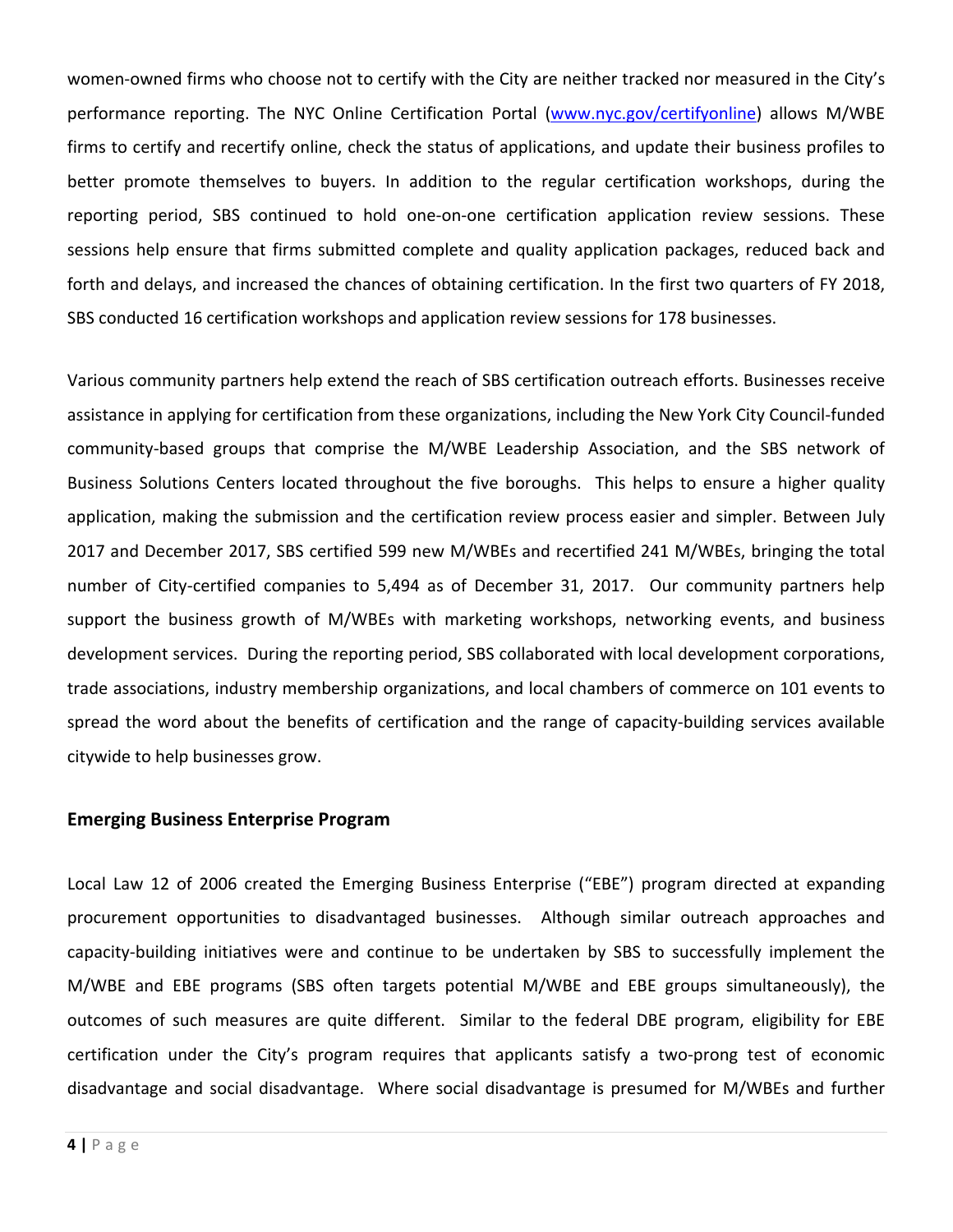evaluation of social or economic disadvantage criteria is not required for those individuals, the City's EBE program criteria relies on individual and specific determinations of an applicant's disadvantage. As of December 31, 2017, there were 6 certified EBE companies.

Unlike the M/WBE program, limited participation in the EBE program has made it difficult for City agencies to set goals on contracts. During the reporting period, EBEs were awarded a total of \$498,183 in all types of primes and subcontracts.

SBS continues to strive towards increasing participation in the EBE program through a wide range of outreach efforts regularly conducted with businesses and community partners. Once increased participation in the EBE program is achieved, City agencies will have sufficient availability of certified EBE firms needed to set feasible contract goals.

#### **Locally‐based Enterprise Program**

Although the Locally Based Enterprises (LBE) program is not referenced in Administrative Code §6‐129, LBE is a certification category administered by SBS, and the applicability of the LBE program in City procurement is impacted by the M/WBE program. As set forth in Administrative Code §6-108.1, the LBE program is designed to promote the growth of small construction firms through greater access to contracting opportunities with the City. Generally, the program requires agencies to utilize LBEs as a prime or subcontractor on specific construction contracts. However, the number of contracts subject to the LBE program has substantially decreased in recent years due to other goal‐setting programs established by the City, State and federal governments. Under the LBE program rules, contracts are excluded from the program if they are federally or State funded and subject to their requisite goal programs. Federally funded construction projects are generally subject to the Disadvantaged Business Enterprise program, and State funded contracts are subject to other goals requirements as well, including Article 15‐A of the New York State Executive Law. As many City construction contracts are federally and State funded and subject to subcontracting goals under those programs, they are not covered by the LBE program. With the creation of the City's M/WBE program, M/WBE subcontracting goals are applied to City funded construction contracts in lieu of LBE goals. Accordingly, this further limits the applicability of the LBE requirements.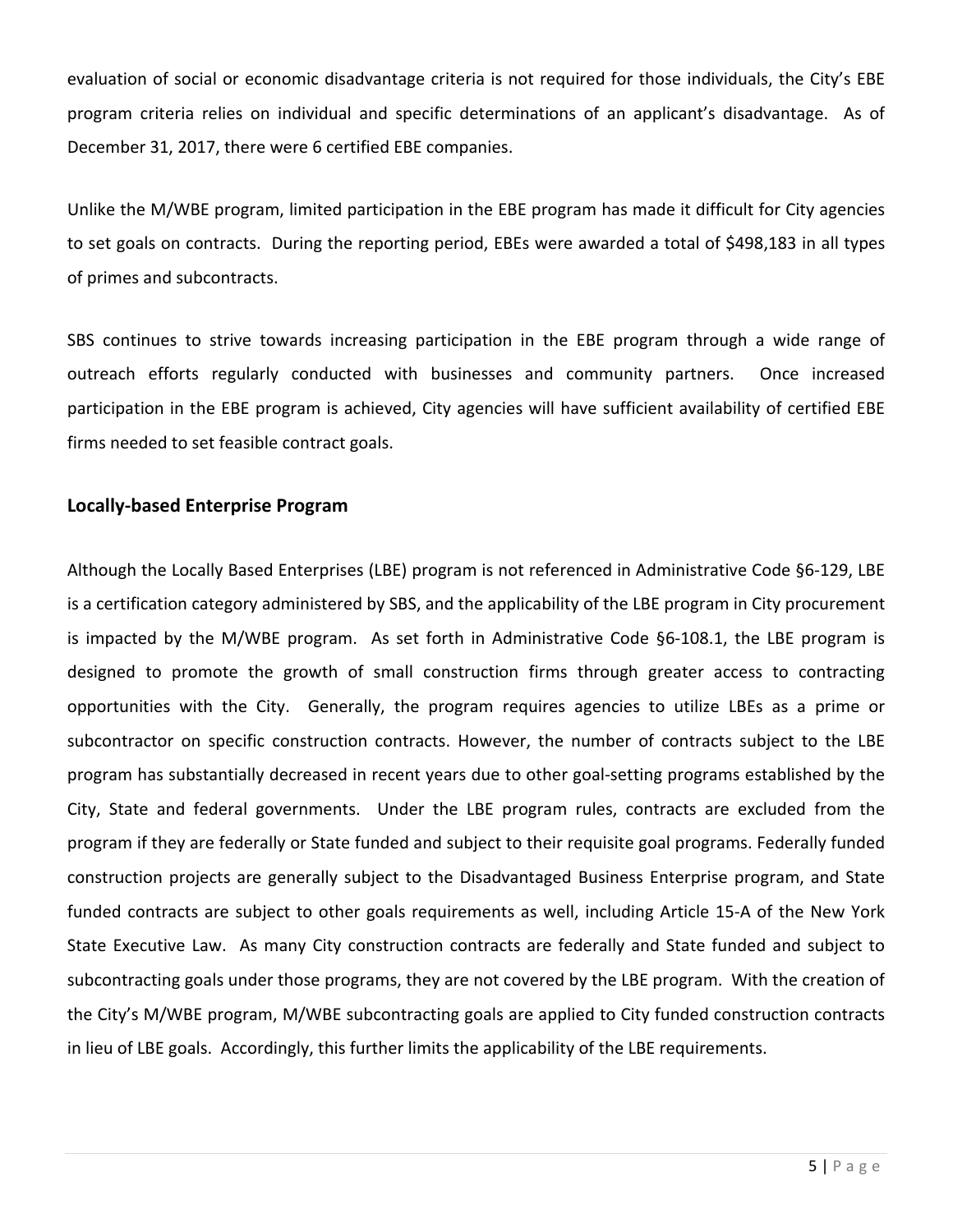During the reporting period, SBS certified and recertified 5 firms as LBEs, bringing the total number of LBE certified firms to 26 as of December 31, 2017. Many of our LBEs are also certified as M/WBEs and can be considered for subcontracting opportunities on City construction projects with M/WBE goals. During the reporting period, LBEs were awarded \$2,363,785 in all types of prime and subcontract awards.

#### **Selling to Government**

SBS offers selling to government services that help M/WBEs navigate the City's procurement system. Services are provided through a combination of workshops and one-on-one assistance. To be an effective bidder on City contracts, M/WBEs must understand the City's procurement rules, the types of contracts, contract sizes, and how to interpret and respond to solicitations. M/WBEs must also maintain the most up‐to‐date information on their profile in the SBS Online Directory of Certified Businesses (www.nyc.gov/buycertified) and other City procurement systems. In the first two quarters of FY 2018, SBS worked with 512 companies to help them understand the City's procurement rules, introduce them to NYC government contracting, explain the benefits of certification, and update their contact information and business profiles.

Also during the reporting period, 301 companies attended SBS' regularly scheduled workshop "Selling to Government", a monthly workshop open to the public that provides firms with the foundational basics of government contracting.

Through SBS' Technical Assistance Program, firms receive one‐on‐one assistance on submitting the most competitive bids and proposals for City contracting opportunities. In the reporting period, SBS held 165 one‐on‐one sessions. Additionally, in the first two quarters of FY 2018, 150 companies attended SBS' Technical Assistance workshops that provided targeted training to different industries on government contracting techniques.

SBS also works with the New York City Council through the M/WBE Leadership Association to provide certified firms with more capacity‐building services, including help applying for loans and surety bonds, preparing bids and proposals, and marketing to both the public and private sector. During the reporting period, member organizations sponsored 44 events, provided 420 one‐on‐one assistance sessions, assisted with 41 loan applications, and awarded 16 loans to M/WBEs.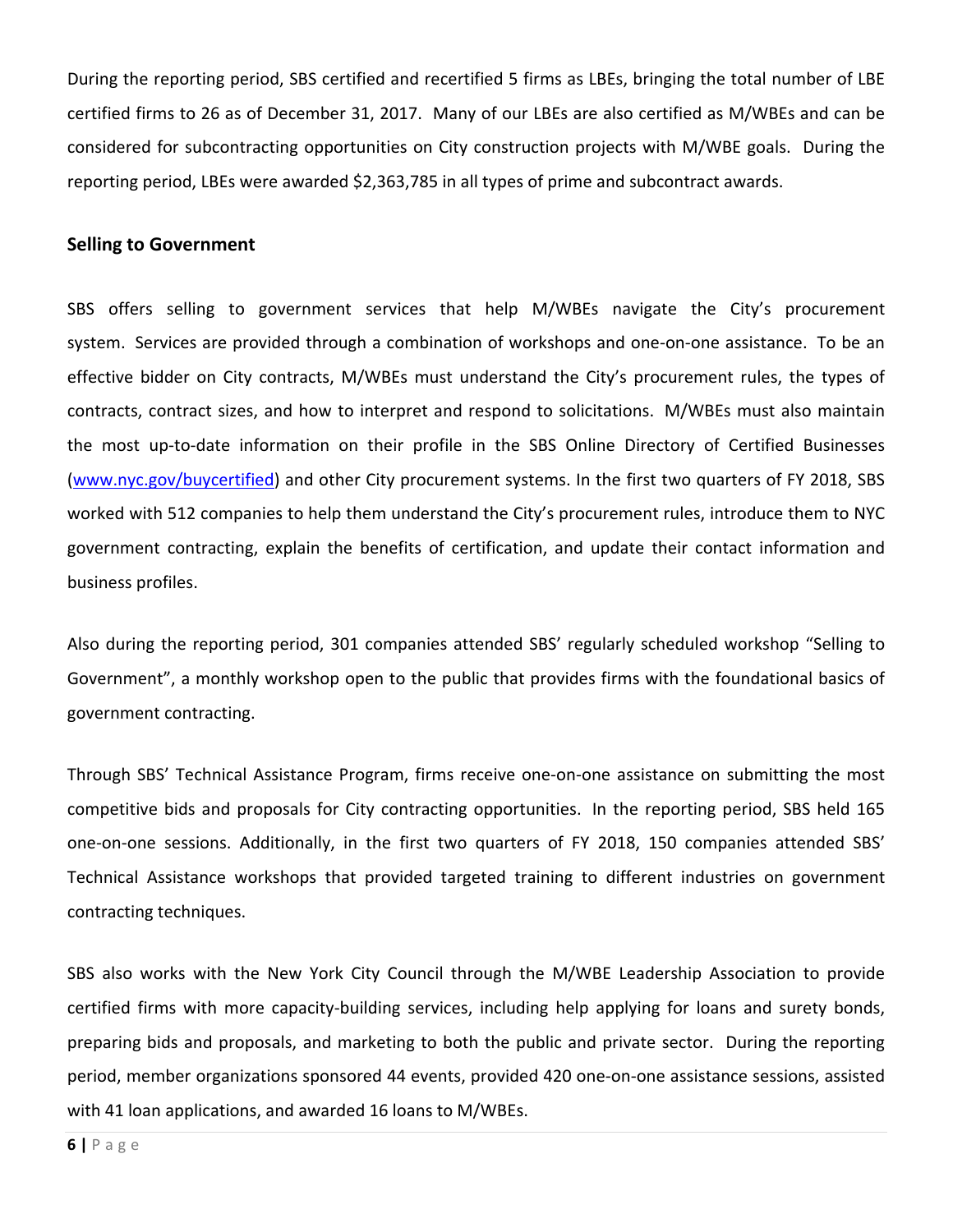#### **Capacity Building**

SBS administers a set of capacity-building programs and services for M/WBEs and small businesses that are designed to help firms better bid on, win, and perform on City contracts.

**Bond Readiness** provides certified construction and trade companies with financial management skills to help them secure or increase surety bonds necessary to compete on City contracts. The program offers two 8‐10 week cohorts (Fall and Spring) that provide classroom and webinar training and one‐on‐one assistance, as well as introductions to a network of surety agents. Firms are encouraged to bid on City contract opportunities where appropriate, while applying for pre‐approval for bonding during the program. During the reporting period, 24 firms were accepted into the Fall 2017 cohort.

**NYC Construction Mentorship** provides certified construction, trade and related professional services firms with education, training, and technical assistance to help them build capacity, better understand the City solicitation process, and strengthen business operations with the goal of bidding on City contracting opportunities. Beginning in FY 2018, the program began offering a new condensed format in order to offer two 16‐18 week cohorts per fiscal year. Each firm receives classroom instruction and unlimited one‐on‐one mentoring, a business assessment, and an individualized three-year growth plan for their business. Firms are encouraged to bid on City contract opportunities where appropriate and are provided additional guidance by MOCS and City agency personnel. During the reporting period, 36 firms were accepted into the Fall 2017 cohort.

**NYC Goods & Services Mentorship,** launched in FY 2017, now offers two 16‐18 week cohorts per fiscal year, providing certified non‐construction goods and services firms with education, training and mentoring to strengthen their businesses with a focus on bidding on City contracting opportunities. Each participating firm receives classroom instruction, unlimited one-on-one mentorship and technical assistance from subject matter experts, a business needs assessment, and an individualized three‐year growth plan for their business. City agency reps meet participating firms and introduce them to their procurement practices and contracting opportunities. Firms are encouraged to bid on City solicitations where applicable, and are guided by MOCS and other agency staff on best practices. During the reporting period, 25 firms were accepted into the Fall 2017 cohort.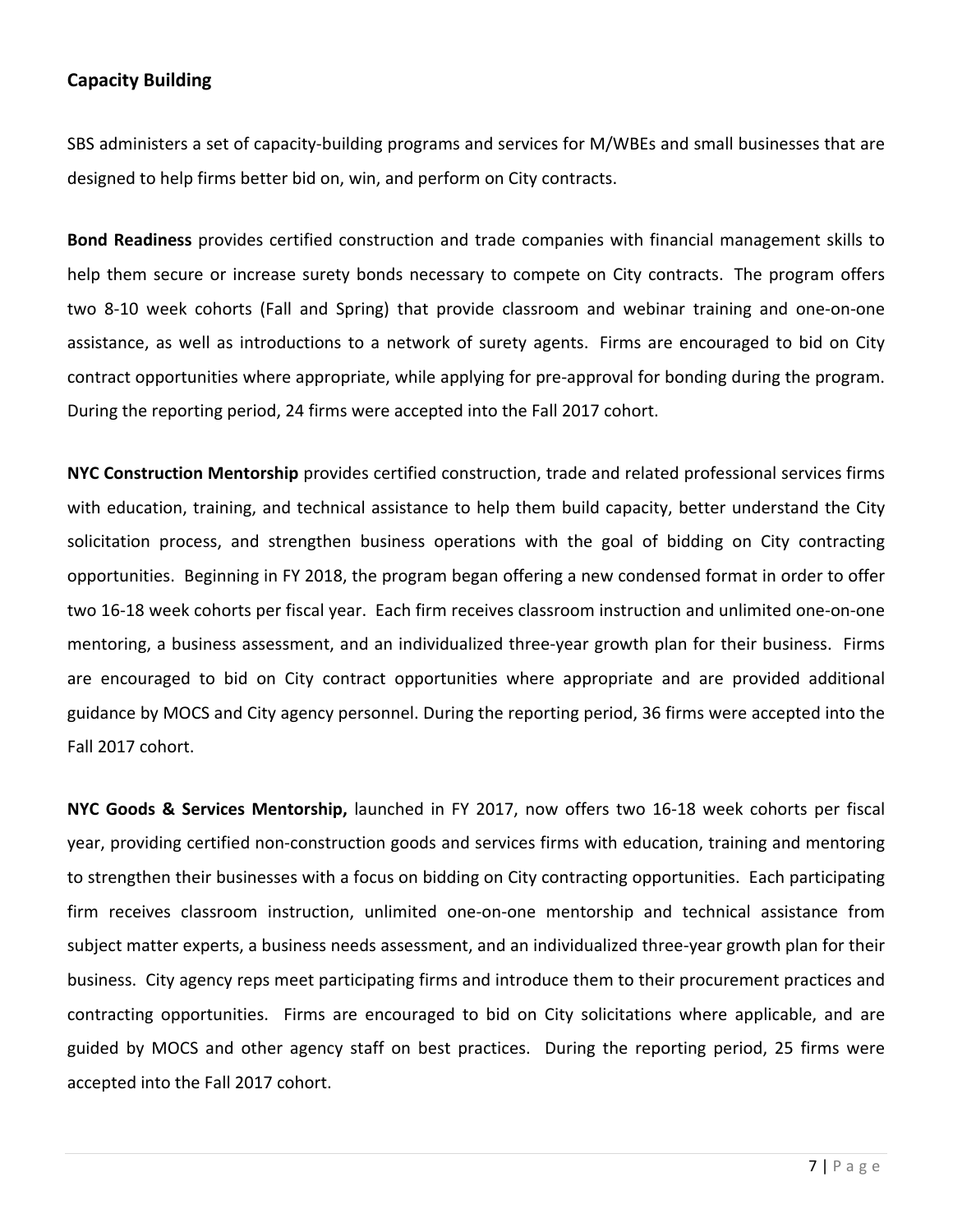**Next Level Services,** launched in FY 2018, is designed to provide graduates of SBS' and other mentorship programs and more mature stage certified firms looking to sell to NYC, with education, training and guidance through workshops, webinars, and 1-on-1 counseling sessions. Services are offered in three categories: Construction, Bonding and Financial Management, and Goods & Services. The topics and services are designed to address the business challenges of firms who are at least three years in operation, generating revenues of at least \$300,000, and who have commercial and some public sector project experience, and help them to successfully compete for City contract opportunities.

Through **NYC Teaming**, M/WBEs and other small businesses learn how to partner with other firms in order to be able to bid on larger or new market contract opportunities. SBS offers a series of workshops and webinars that review different types of teaming arrangements, financial and legal issues, responding to RFPs and bids as teams, and marketing to potential partners. Each series culminates in a matchmaking event that facilitates industry‐specific networking, brings firms together with City agency procurement representatives and prime contractors, and provides open requests for proposal and bids, when available, for participants to review with potential partners.

The **Corporate Alliance Program (CAP)** helps connect firms with contracting opportunities in the private sector in collaboration with 13 corporate partners. Becoming a supplier to a large corporation is a major step forward for any small business, providing not only income but credibility, stability, and business relationships that come with experience. With its CAP partners, SBS offers a workshop series that addresses key issues small businesses face when trying to break into the corporate supply chain. During the reporting period, CAP held four workshops as part of the "Navigating the Corporate Supply Chain" workshops series that provided 116 attendees with connections to corporate partners. Additionally, 13 M/WBEs graduated from the  $3<sup>rd</sup>$  cohort of CAP/NYCEO M/WBE Mentorship Program for Goods and Services.

**Strategic Steps for Growth** is a nine‐month executive education program designed for M/WBEs, offered in partnership with the NYU Stern School of Business' W.R. Berkley Innovation Lab and NYU Division of Operations. An industry‐specific class is also offered for business owners in the media, entertainment, and technology fields. The program provides participants with a new professional network, including business experts, university professors, and other business owners, and offers guidance for every aspect of business operations as well as a focus on capacity building for City and government contract opportunities for the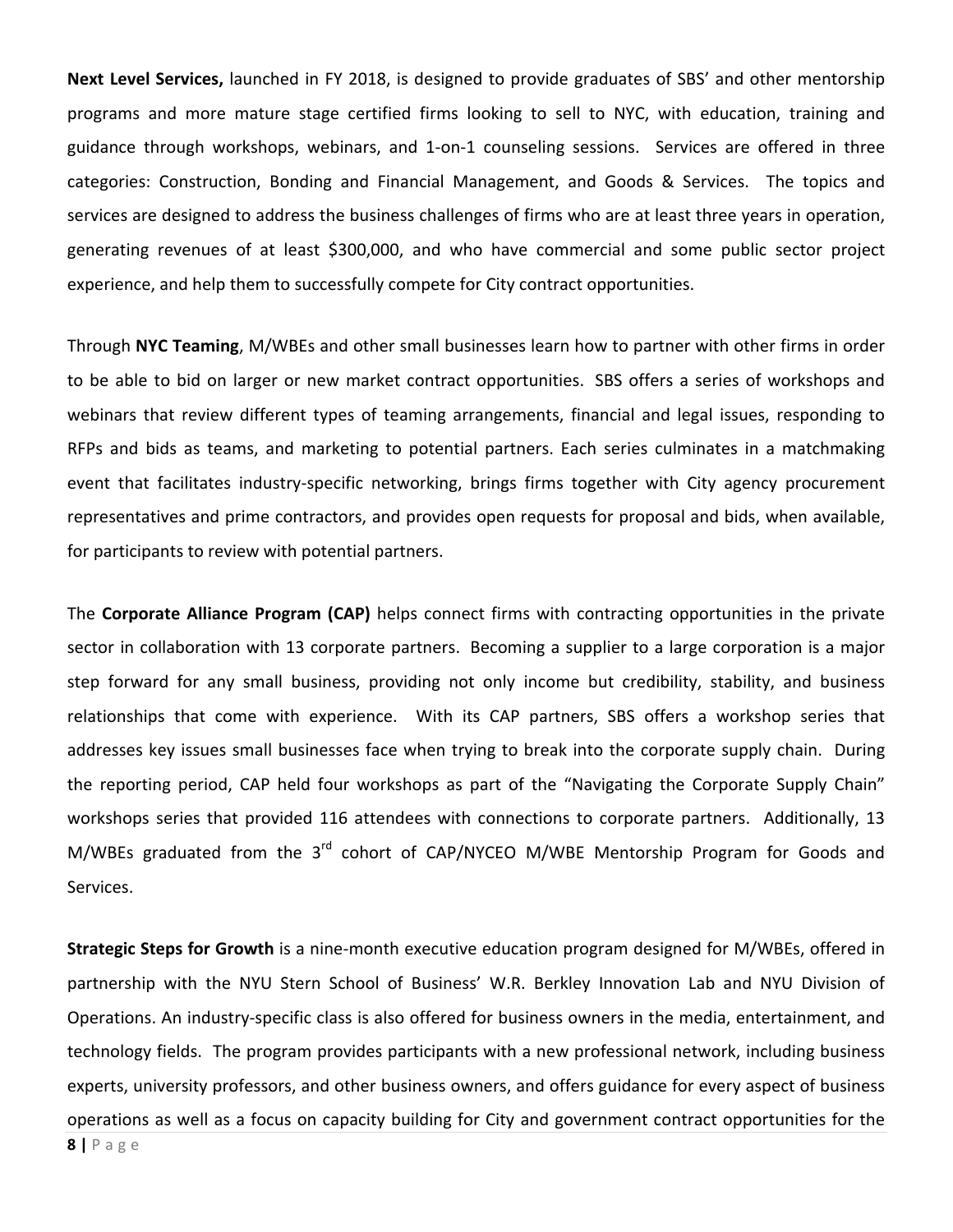enrolled M/WBEs and on private-sector opportunities for the enrolled media and entertainment firms. Participants learn the strategic skills needed to run a growing company and create a custom, three‐year growth plan for their businesses. In this reporting period, 10 M/WBE firms were participating in the 2017‐ 2018 cohort.

New York City Economic Development Corporation and SBS launched the **Contract Financing Loan Fund** in FY 2017. The Loan Fund enhances the ability of business owners to access the capital they need to win, take on and perform successfully on NYC contracts, and reduces the cost of capital to a 3% annual interest rate. During the reporting period, \$2,718,711 had been disbursed through the Loan Fund.

#### **Program Compliance**

To ensure that all agency staff responsible for purchasing activities are knowledgeable about the M/WBE program and their agency's goals, SBS and MOCS conduct agency training sessions at the Citywide Training Center and specific trainings at agency offices. During the first two quarters of FY 2018, 277 procurement professionals from 36 agencies attended six training sessions. The topics included Local Law 1 implementation, strategies and best practices used to identify M/WBEs for contract opportunities, Online Directory training, and enhancing M/WBE procedures in all contract areas.

In the reporting period, the Director of the City's M/WBE program, Deputy Mayor Richard Buery and M/WBE Senior Advisor and Director of Mayor's Office of M/WBE Jonnel Doris held the first and second quarterly compliance meeting with agency commissioners and M/WBE officers to discuss utilization and agency initiatives to increase M/WBE performance. The first meeting was held on August 9, 2017 and was attended by 94 attendees representing 44 agencies. The second meeting was held on November 14, 2017, and was attended by 86 attendees representing 40 agencies.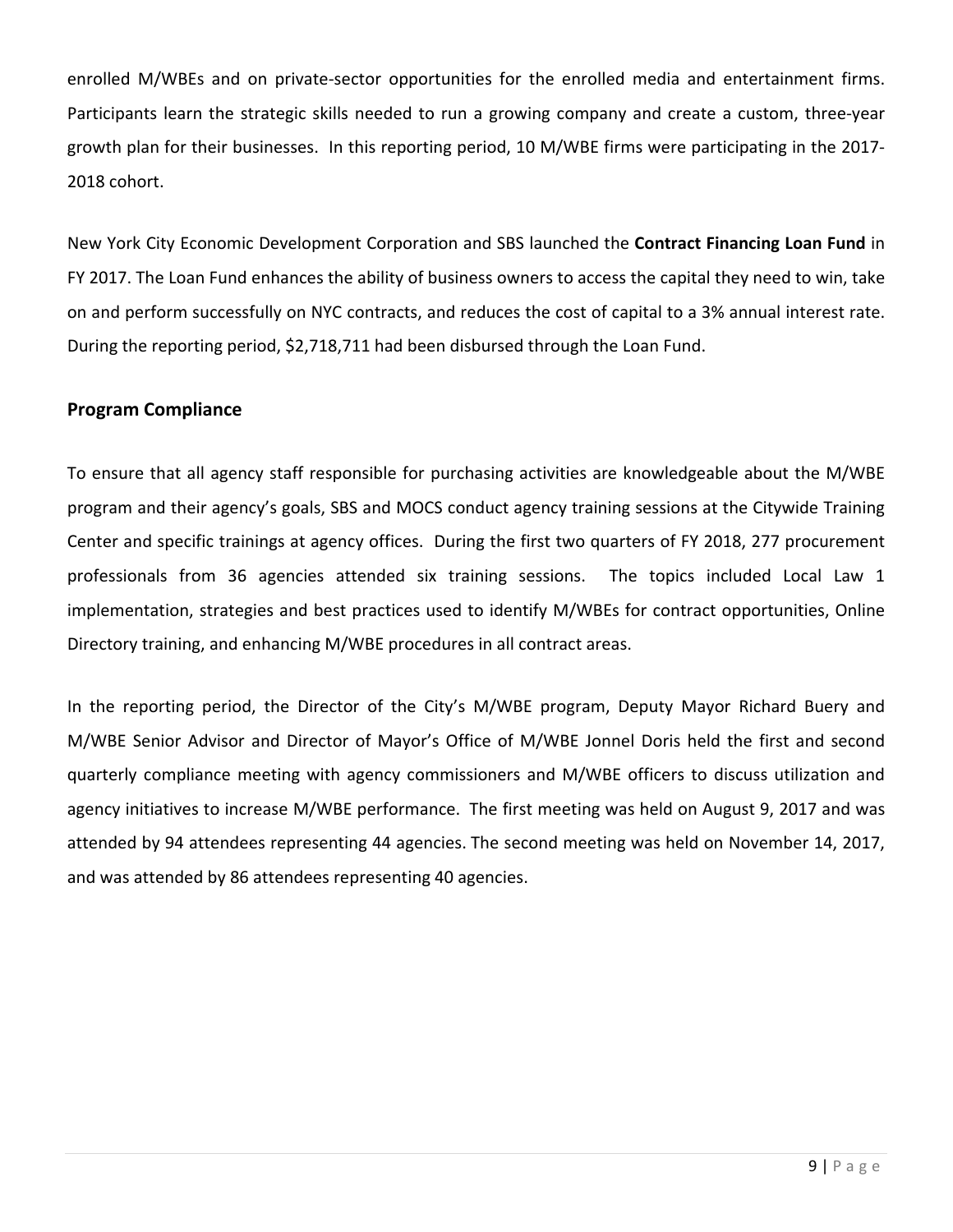#### **Qualified Joint Venture Agreements**

There were two contracts subject to the M/WBE program awarded to a qualified joint venture in the first two quarters of FY 2018.

| <b>Contract Industry</b>     | <b>Total Contract Value</b> | Number of<br><b>Contracts</b> | <b>Ethnicity</b> | Value to M/WBE | Percent |
|------------------------------|-----------------------------|-------------------------------|------------------|----------------|---------|
| <b>Professional Services</b> | \$3,535,930                 |                               | WBE- Caucasian   | \$1,767,965    | 50%     |
| <b>Construction Services</b> | \$51,747,691                |                               | WBE- Caucasian   | \$51,230,214   | 99%     |

#### **Efforts to Reduce or Eliminate Barriers to Competition**

Since the implementation of the M/WBE program, the City continues to undertake a number of efforts to reduce barriers for M/WBEs and small businesses that are competing for contracts and currently doing business with the City. As mentioned above, SBS is operating a bond readiness program to help firms secure surety bonds for larger City construction projects. In June 2017, SBS launched the new Bond Collateral Assistance Fund, funded with \$10 million, to help small businesses and M/WBEs secure surety bonds to perform on City Contracts.

To make it easier to do business with the City, agencies are required to post all solicitation materials through the City Record Online, allowing vendors to identify opportunities and download relevant materials from one online location. SBS also continues to assist companies with expediting their payment requests from prime contractors and City agencies.

#### **Prime Contract M/WBE Utilization**

Table 1 below summarizes prime contracts awarded by City agencies during the first two quarters of FY 2018. M/WBEs were awarded nearly \$472 million in prime contracts amounting to 18% of all such awards during this reporting period. The prime contracts in this table include industries and awards pursuant to methods subject to the M/WBE program.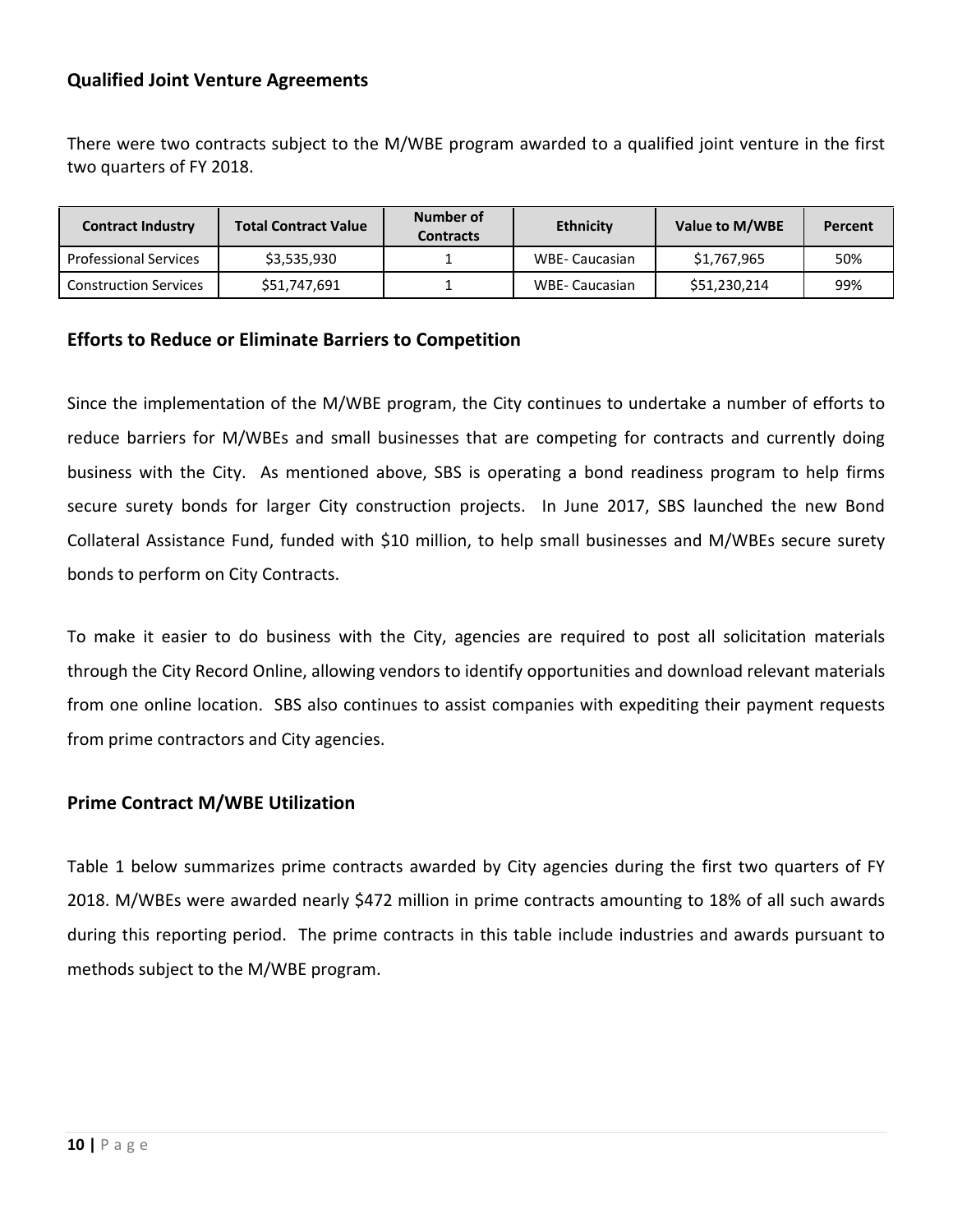| Table 1 - FY 2018 Q1-Q2 - Prime Contracts Utilization by Industry |                |                            |      |                |                       |  |
|-------------------------------------------------------------------|----------------|----------------------------|------|----------------|-----------------------|--|
| <b>Industry/Size Group</b>                                        | M/WBE          |                            |      | <b>Total</b>   |                       |  |
|                                                                   | Count          | %<br><b>Contract Value</b> |      | Count          | <b>Contract Value</b> |  |
| <b>Construction Services<sup>2</sup></b>                          | 1,957          | \$76,215,685               | 8%   |                | \$923,171,434         |  |
| Micro Purchase                                                    | 1,918          | \$1,995,908                | 50%  | 4,107          | \$3,970,660           |  |
| <b>Small Purchase</b>                                             | 3              | \$138,585                  | 100% | 3              | \$138,585             |  |
| $>$ \$100K, <=\$1M                                                | 15             | \$10,871,668               | 61%  | 27             | \$17,898,047          |  |
| $>51M$ , <= $$5M$                                                 | 19             | \$51,601,609               | 28%  | 69             | \$184,639,567         |  |
| $>$ \$5M, <=\$25M                                                 | $\overline{2}$ | \$11,607,915               | 3%   | 31             | \$428,775,501         |  |
| $>525M$                                                           | $\overline{0}$ | \$0                        | 0%   | $\overline{7}$ | \$287,749,074         |  |
| <b>Goods</b>                                                      | 2,186          | \$21,492,840               | 45%  | 5,588          | \$48,193,164          |  |
| Micro Purchase                                                    | 2,059          | \$13,772,593               | 42%  | 5,333          | \$32,574,583          |  |
| <b>Small Purchase</b>                                             | 127            | \$7,720,247                | 49%  | 255            | \$15,618,582          |  |
| <b>Professional Services</b>                                      | 120            | \$344,566,222              | 27%  | 523            | \$1,284,437,362       |  |
| Micro Purchase                                                    | 66             | \$919,663                  | 26%  | 342            | \$3,597,229           |  |
| <b>Small Purchase</b>                                             | 17             | \$1,144,941                | 31%  | 49             | \$3,641,009           |  |
| >\$100K, <= \$1M                                                  | $\overline{7}$ | \$5,333,760                | 30%  | 30             | \$17,505,117          |  |
| $>51M$ , <= $$5M$                                                 | 19             | \$67,167,857               | 38%  | 56             | \$175,799,514         |  |
| >\$5M, <=\$25M                                                    | 3              | \$30,000,000               | 8%   | 28             | \$385,639,073         |  |
| $>525M$                                                           | $\overline{8}$ | \$240,000,000              | 34%  | 18             | \$698,255,421         |  |
| <b>Standardized Services</b>                                      | 730            | \$29,519,631               | 8%   | 2,298          | \$380,247,587         |  |
| Micro Purchase                                                    | 666            | \$4,801,778                | 35%  | 2,082          | \$13,897,454          |  |
| <b>Small Purchase</b>                                             | 48             | \$3,148,476                | 45%  | 117            | \$7,055,263           |  |
| >\$100K, <= \$1M                                                  | 8              | \$4,604,747                | 20%  | 44             | \$23,076,032          |  |
| $> $1M, < = $5M$                                                  | 8              | \$16,964,631               | 21%  | 37             | \$80,229,617          |  |
| $>55M$ , <= $$25M$                                                | $\mathbf 0$    | \$0                        | 0%   | 17             | \$188,452,403         |  |
| $>\frac{6}{2}$ 25M                                                | $\overline{0}$ | \$0                        | 0%   | $\mathbf{1}$   | \$67,536,819          |  |
| <b>Total</b>                                                      | 4,993          | \$471,794,378              | 18%  | 12,653         | \$2,636,049,548       |  |
| Micro Purchase                                                    | 4,709          | \$21,489,942               | 40%  | 11,864         | \$54,039,926          |  |
| Small Purchase                                                    | 195            | \$12,152,249               | 46%  | 424            | \$26,453,439          |  |
| $>$ \$100K, <=\$1M                                                | 30             | \$20,810,175               | 36%  | 101            | \$58,479,196          |  |
| $> $1M, < = $5M$                                                  | 46             | \$135,734,097              | 31%  | 162            | \$440,668,697         |  |
| >\$5M, <=\$25M                                                    | 5              | \$41,607,915               | 4%   | 76             | \$1,002,866,976       |  |
| $>525M$                                                           | 8              | \$240,000,000              | 23%  | 26             | \$1,053,541,314       |  |

Agencies are not required to apply participation requirements to certain types of contracts. See, NYC Administrative Code § 6-129(q) (1)-(7). Table 1 above and the subsequent discussion of M/WBE performance include those contracts that have been counted towards the City's M/WBE program.

As required by §6‐129 of the Administrative Code, the M/WBE performance data (see Appendices – Tables A -  $F$ <sup>3</sup> is summarized separately for each of the following categories: MBE, WBE, minority women (certified

 $2$  The micro purchase limit for construction services contracts was increased to range from \$1 to \$35,000 on March 1, 2016. Likewise, small purchase construction services contracts were increased to range from \$35,001 to \$100,000. The micro purchase range for standard and professional services and goods contracts remained unchanged at \$1 to \$20,000, and their respective small purchase ranges also remained at \$20,001 to \$100,000.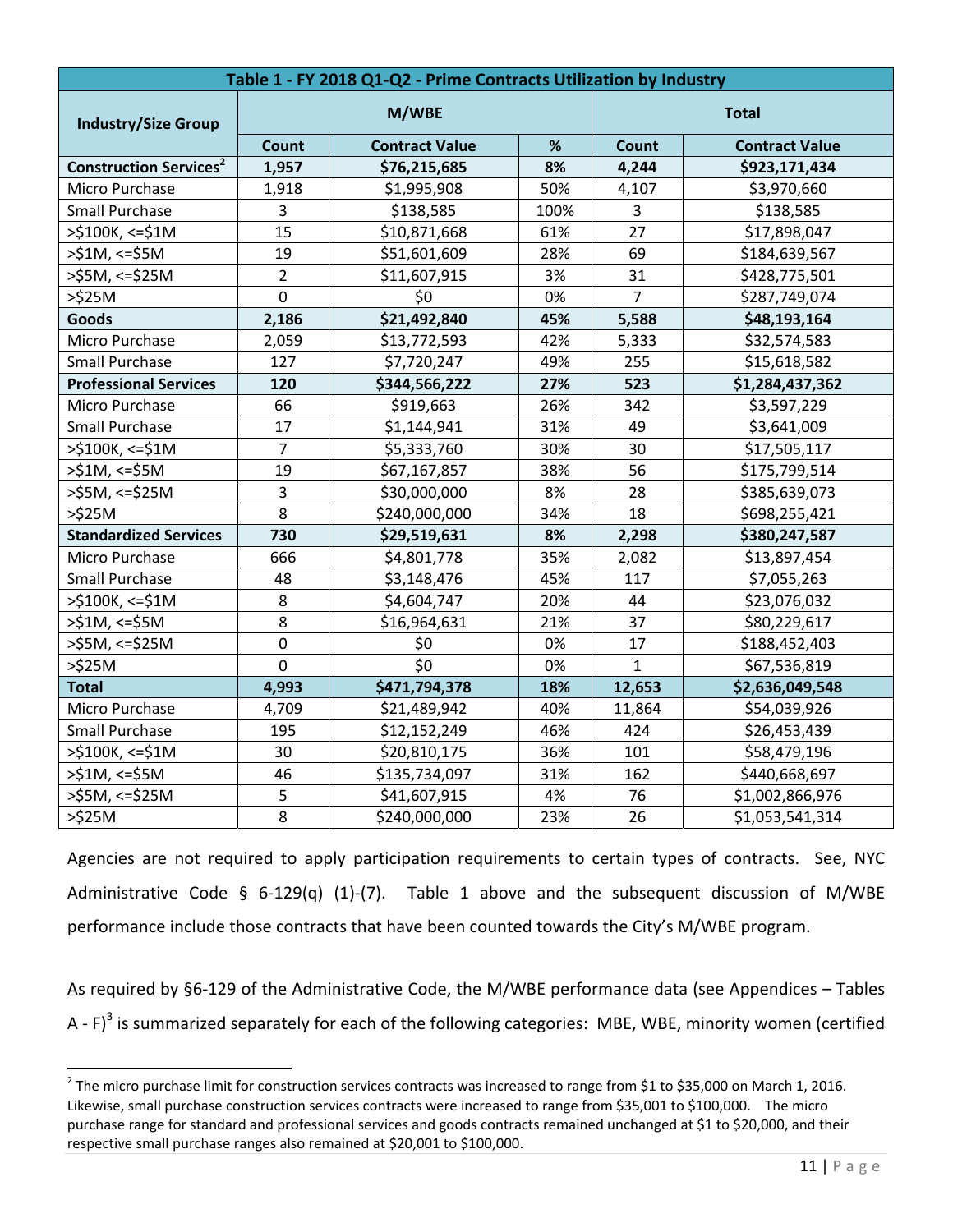as both MBE and WBE), and total M/WBE. MBEs include all minority-owned businesses, regardless of gender. WBEs include all women‐owned businesses regardless of race.

In those areas of procurement where agencies have greater discretion to target procurements to M/WBEs (i.e., micro purchases and small purchases), M/WBE utilization remains strong. In the first two quarters of FY 2018, M/WBEs were awarded nearly \$21.5 million worth of micro purchases, or 40% of the dollar value of all such awards. Additionally, for small purchases the M/WBE utilization rate was 46% of the dollar value of all such awards (over \$12.1 million awarded).

A total of 12,653 prime contracts were awarded during the first two quarters of FY 2018. M/WBE utilization on prime contracts during the reporting period is detailed below. Highlights include M/WBEs being awarded:

- 36% of the value of contract awards valued between \$100,000 and at or below \$1 million (over \$20.8 million);
- 31% of the value of contract awards valued between \$1 million and at or below \$5 million (over \$135.7 million); and
- 4% of the value of contract awards valued between \$5 million and at or below \$25 million (over \$41.6 million).
- 23% of the value of contracts awards valued over \$25 million (\$240 million).

Agency‐by‐agency and certification category details corresponding to Table 1 above are included in the Appendices to this report (Tables A ‐ B).

Most prime contracts reflected in the data (except the professional services contracts, for example) are required by New York State law to be procured via competitive sealed bid. Under General Municipal Law (GML) § 103, agencies must, for the majority of the contracts covered by the program, accept the lowest responsible bid and may not give a bidder preference because of its M/WBE status. City agencies' efforts to achieve their M/WBE participation goals through prime contract awards are thus limited to such means as increased outreach and training aimed at encouraging M/WBEs to bid successfully on various procurements. Even for procurements not covered by GML § 103, such as professional services contracts, GML § 104‐b precludes agencies from pursuing social policy goals unrelated to the procurement of goods

 $^3$  Appendices A – I can be found on the MOCS website at  $\underline{\text{http://www1.nyc.gov/site/mocs/mwbe/reports.page}}$ .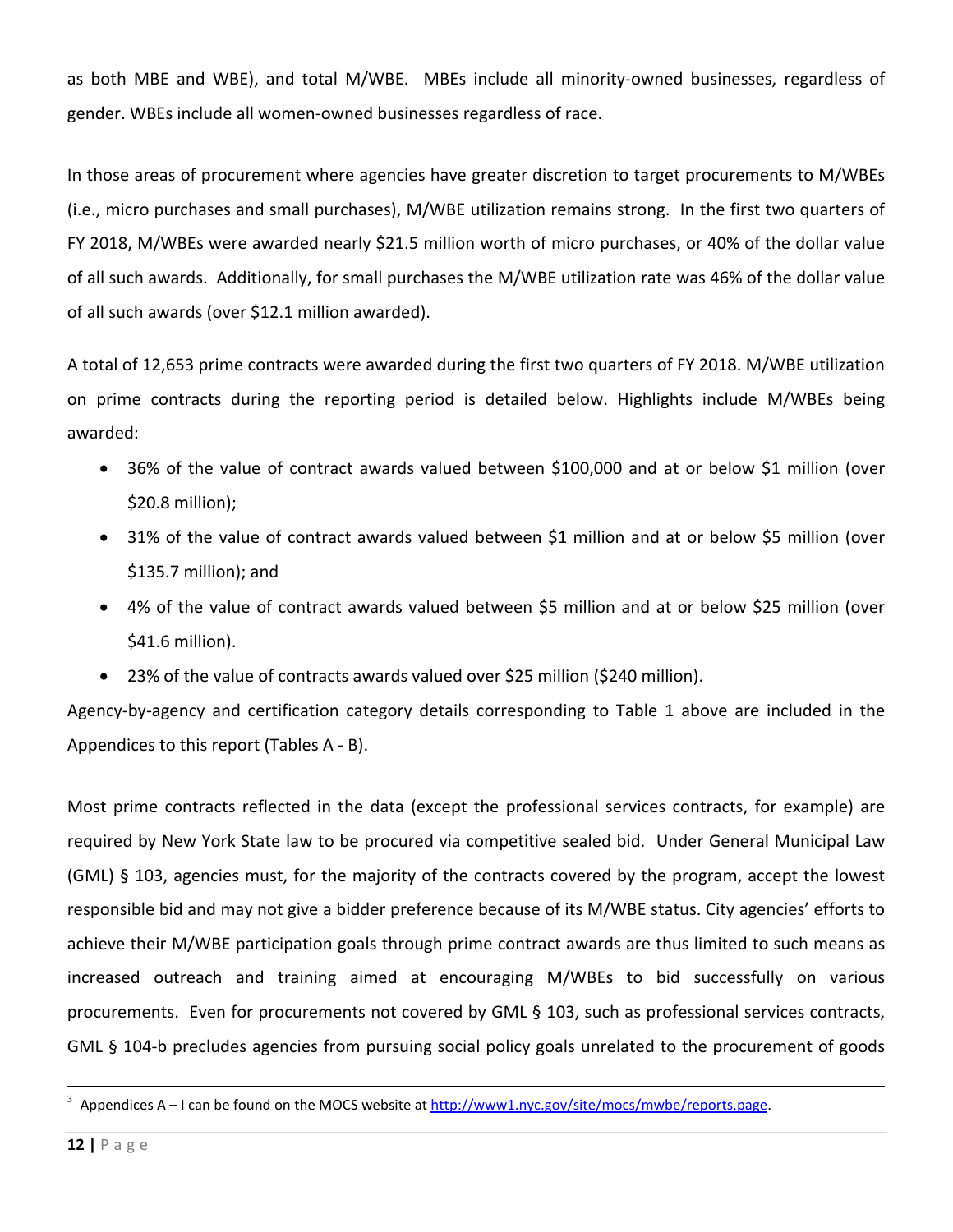and services, including M/WBE status. Thus, the citywide goals for prime contract awards must be viewed as aspirational, and agencies' performance may only be evaluated in terms of their efforts to make progress toward achieving the goals in light of the limited tools available to them for that purpose.

#### Prime Contracts with M/WBE Participation Goals

Under the M/WBE program, larger prime contracts with anticipated subcontracting are subject to participation goals and must be reported on pursuant to §6-129(I)(b)(i). During the reporting period, agencies awarded 183 new prime contracts subject to M/WBE participation requirements with 7 percent of the value of those awards made to certified M/WBE firms.

#### **Subcontract M/WBE Utilization**

M/WBE utilization with respect to approved subcontracts during the reporting period is demonstrated in Table 2 below. As shown, of the 973 approved subcontracts related to contracts subject to the program, 454 were awarded to M/WBE firms. The approved subcontracts awarded to M/WBEs amounted to over \$79.3 million and represent 47% of the value of all qualifying subcontracts. For more details, see Appendices – Tables E ‐ F.

| Table 2 - FY 2018 Q1-Q2 - Subcontracts Utilization by Industry |                |              |              |                |               |  |
|----------------------------------------------------------------|----------------|--------------|--------------|----------------|---------------|--|
| <b>Industry/Size Group</b>                                     |                | M/WBE        | <b>Total</b> |                |               |  |
|                                                                | Count          | <b>Value</b> | %            | Count          | Value         |  |
| <b>Construction</b>                                            | 244            | \$44,842,608 | 40%          | 567            | \$112,946,550 |  |
| <=\$20K                                                        | 77             | \$1,226,432  | 38%          | 206            | \$3,189,319   |  |
| >\$20K, <=\$100K                                               | 62             | \$3,982,041  | 38%          | 158            | \$10,438,186  |  |
| >\$100K, <=\$1M                                                | 99             | \$26,881,978 | 52%          | 186            | \$51,696,587  |  |
| >\$1M, <=\$5M                                                  | 6              | \$12,752,157 | 37%          | 15             | \$34,622,458  |  |
| >\$5M, <=\$25M                                                 | $\mathbf 0$    | \$0          | 0%           | 2              | \$13,000,000  |  |
| >\$25M                                                         | $\mathbf 0$    | \$0          | 0%           | 0              | \$0           |  |
| <b>Professional Services</b>                                   | 163            | \$26,492,951 | 57%          | 323            | \$46,246,750  |  |
| $<=$ \$20 $K$                                                  | 48             | \$443,729    | 40%          | 120            | \$1,099,304   |  |
| >\$20K, <=\$100K                                               | 64             | \$3,154,374  | 51%          | 120            | \$6,213,498   |  |
| >\$100K, <=\$1M                                                | 47             | \$17,152,258 | 64%          | 76             | \$26,920,556  |  |
| >\$1M, <=\$5M                                                  | $\overline{4}$ | \$5,742,590  | 48%          | 7              | \$12,013,393  |  |
| <b>Standard Services</b>                                       | 47             | \$7,983,352  | 82%          | 83             | \$9,782,015   |  |
| $<=$ \$20 $K$                                                  | 13             | \$135,417    | 45%          | 31             | \$302,381     |  |
| >\$20K, <=\$100K                                               | 24             | \$1,260,910  | 67%          | 39             | \$1,882,184   |  |
| >\$100K, <=\$1M                                                | 8              | \$2,421,825  | 71%          | 11             | \$3,432,250   |  |
| >\$1M, <=\$5M                                                  | $\overline{2}$ | \$4,165,200  | 100%         | $\overline{2}$ | \$4,165,200   |  |
| <b>Total</b>                                                   | 454            | \$79,318,910 | 47%          | 973            | \$168,975,315 |  |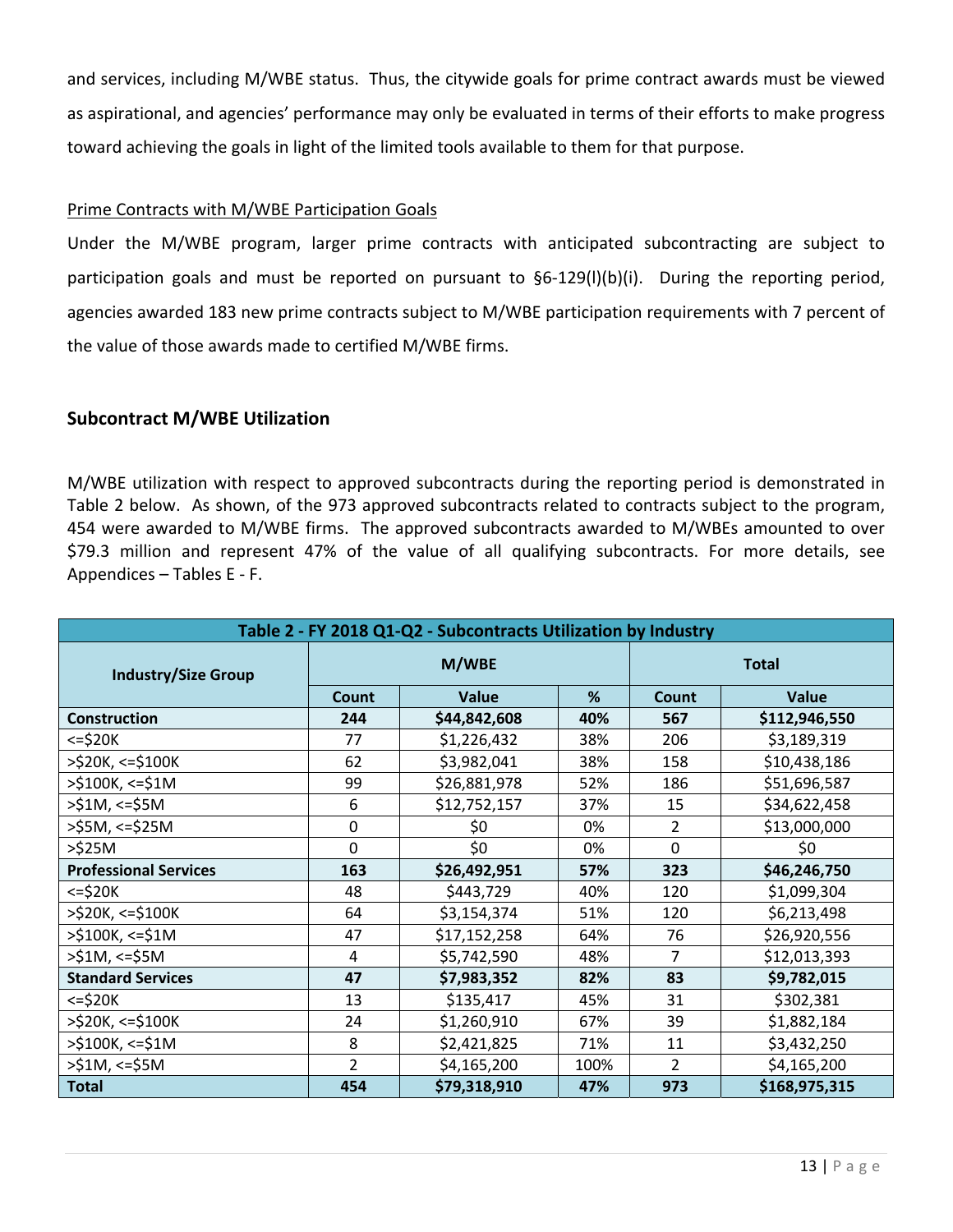#### **Waivers**

A vendor that plans to submit a bid or proposal in response to a solicitation for a contract that is subject to M/WBE participation goals may seek to request a reduction in the goals by filing a waiver request with the contracting agency during the pre‐bid or pre‐proposal stage. The agency and MOCS then evaluate the extent to which the vendor's business model and subcontracting history is consistent with this request. In order to qualify for a waiver, a vendor must show both the capacity to execute the contract with less subcontracting than projected and legitimate business reasons to do so. A vendor that receives a full waiver has demonstrated that they would be able to fully self-perform the contract without using subcontractors if awarded the contract. A vendor that obtains a partial waiver has demonstrated that they will subcontract at a lower amount than the participation goal established by the agency.

During the reporting period, vendors sought a total of 56 requests for waivers of the M/WBE participation requirements. Of those requests, 30 were denied, while 12 were approved as full waivers and 14 were approved as partial waivers, see Appendices – Table G. Since waivers may be granted only to vendors that demonstrate both the capacity to perform the prime contract without subcontracting and a prior contracting history of doing similar work without subcontracting, some of the waivers that were granted involved repeated requests from the same firms, as they sought multiple bidding opportunities. Thus, the 26 full and partial waivers were granted to a total of only 19 individual firms. Waivers are determined during the pre-bid stage of the procurement. Thus, most of the vendors that received waivers did not ultimately win the contracts for which they were competing.

During the reporting period, a total of 4 contracts were registered where a winning vendor obtained either a full or partial waiver of the total participation goal. For more details, see Appendices – Table H.

#### **Large‐Scale Procurement Approvals**

Prior to soliciting procurements with an anticipated value of over \$10 million, City agencies are required to seek MOCS approval to determine whether it is practicable to divide the proposed contract into smaller contracts and whether doing so would enhance competition among M/WBEs. During the reporting period, there were 58 registered contracts for which MOCS conducted large‐scale procurement reviews. A full list